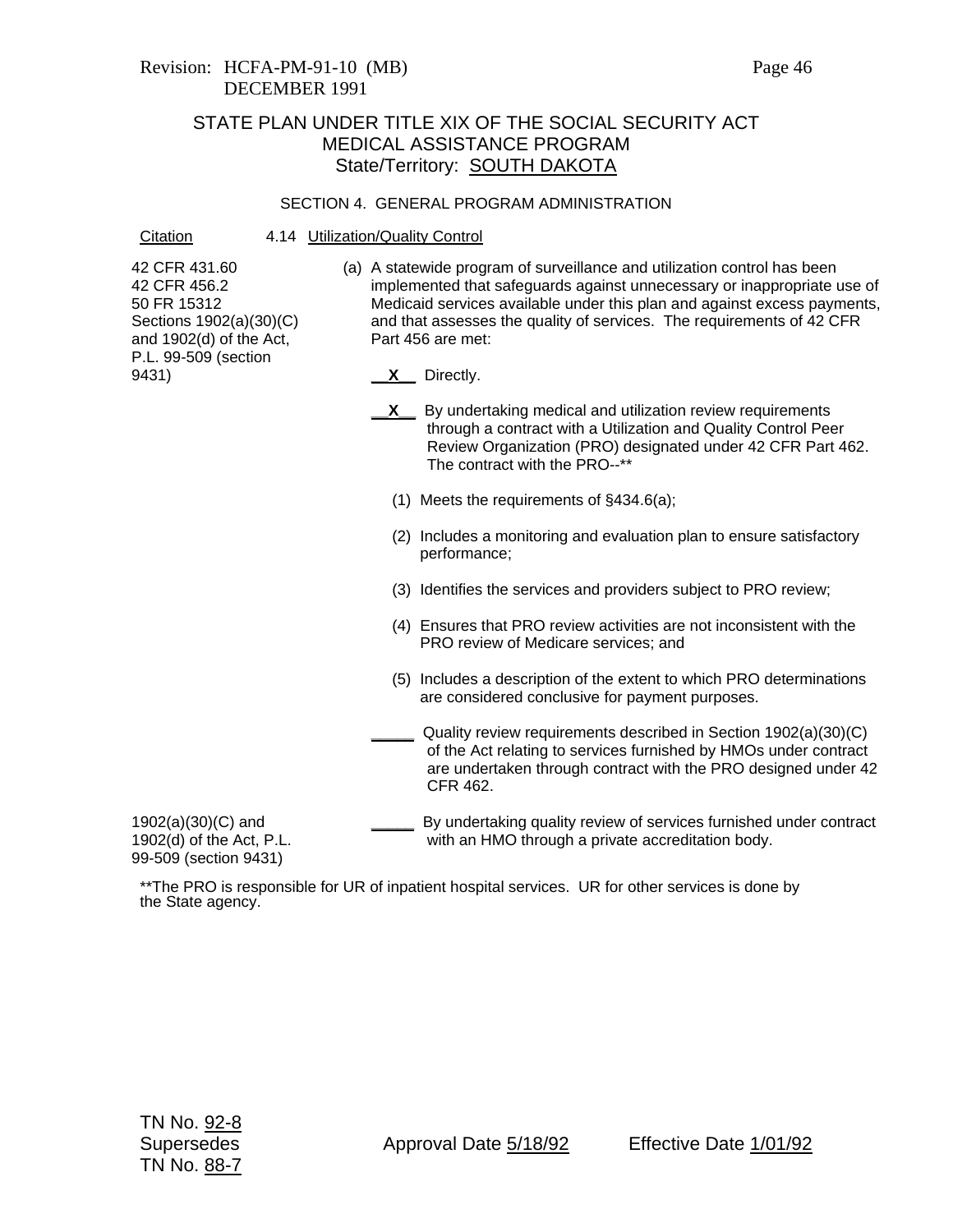### Revision: HCFA-PM-85-3 (BERC) Page 47 MAY 1985

# STATE PLAN UNDER TITLE XIX OF THE SOCIAL SECURITY ACT MEDICAL ASSISTANCE PROGRAM State/Territory: **SOUTH DAKOTA**

#### SECTION 4. GENERAL PROGRAM ADMINISTRATION

Citation 4.14 Utilization/Quality Control (continued)

42 CFR 456.2 50 FR 15312

- (b) The Medicaid agency meets the requirements of 42 CFR Part 456, Subpart C, for control of the utilization of inpatient hospital services.
	- **X** Utilization and medical review are performed by a Utilization and Quality Control Peer Review Organization designated under 42 CFR Part 462 that has a contract with the agency to perform those reviews.
	- **\_\_\_\_\_** Utilization review is performed in accordance with 42 CFR Part 456, Subpart H, that specifies the conditions of a waiver of the requirements of Subpart C for:

**\_\_\_\_\_** All hospitals (other than mental hospitals).

**\_\_\_\_\_** Those specified in the waiver.

**\_\_\_\_\_** No waivers have been granted.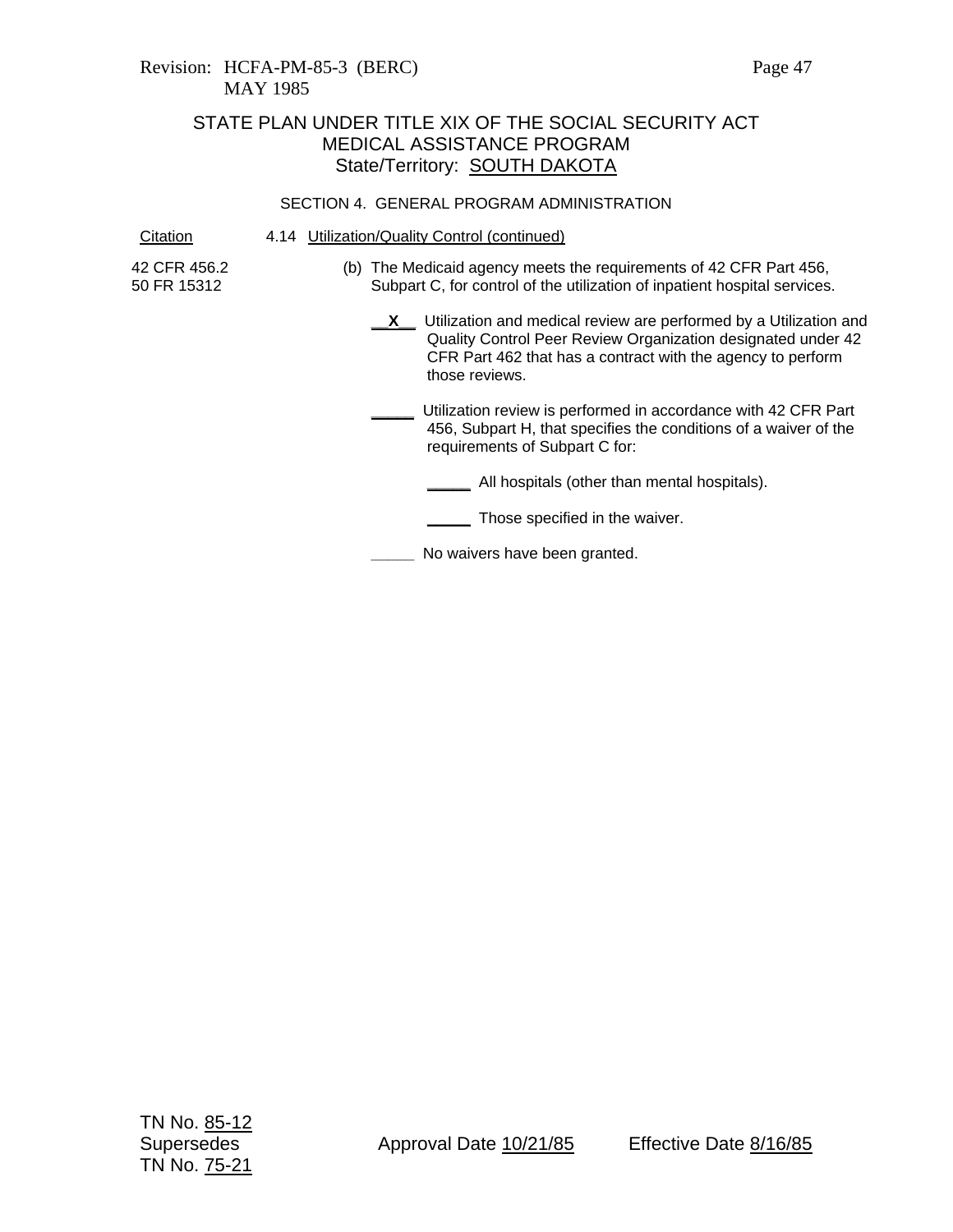# STATE PLAN UNDER TITLE XIX OF THE SOCIAL SECURITY ACT MEDICAL ASSISTANCE PROGRAM State/Territory: **SOUTH DAKOTA**

#### SECTION 4. GENERAL PROGRAM ADMINISTRATION

Citation 4.14 Utilization/Quality Control (continued)

42 CFR 456.2 50 FR 15312

- (c) The Medicaid agency meets the requirements of 42 CFR Part 456, Subpart D, for control of utilization of inpatient services in mental hospitals.
	- **X** Utilization and medical review are performed by a Utilization and Quality Control Peer Review Organization designated under 42 CFR Part 462 that has a contract with the agency to perform those reviews.
	- **\_\_\_\_\_** Utilization review is performed in accordance with 42 CFR Part 456, Subpart H, that specifies the conditions of a waiver of the requirements of Subpart D for:

**\_\_\_\_\_** All mental hospitals.

- **\_\_\_\_\_** Those specified in the waiver.
- **\_\_\_\_\_** No waivers have been granted.
- **\_\_\_\_\_** Not applicable. Inpatient services in mental hospitals are not provided under this plan.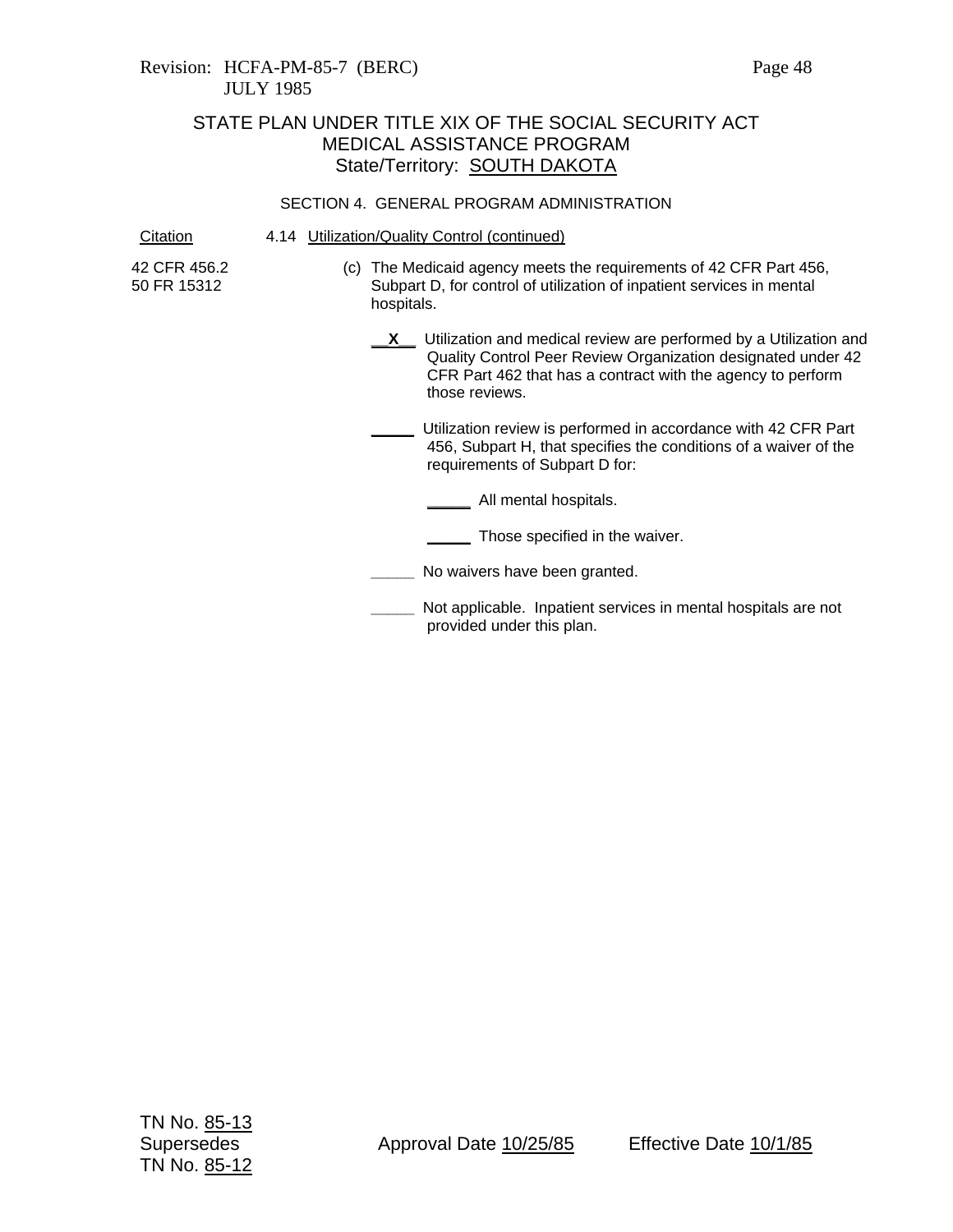# STATE PLAN UNDER TITLE XIX OF THE SOCIAL SECURITY ACT MEDICAL ASSISTANCE PROGRAM State/Territory: **SOUTH DAKOTA**

#### SECTION 4. GENERAL PROGRAM ADMINISTRATION

Citation 4.14 Utilization/Quality Control (continued)

42 CFR 456.2 50 FR 15312

- (d) The Medicaid agency meets the requirements of 42 CFR Part 456, Subpart E, for the control of utilization of skilled nursing facility services.
	- **\_\_\_\_\_** Utilization and medical review are performed by a Utilization and Quality Control Peer Review Organization designated under 42 CFR Part 462 that has a contract with the agency to perform those reviews.
	- **X** Utilization review is performed in accordance with 42 CFR Part 456, Subpart H, that specifies the conditions of a waiver of the requirements of Subpart E for:
		- **\_\_X\_** All skilled nursing facilities.
		- **\_\_\_\_\_** Those specified in the waiver.

**\_\_\_\_\_** No waivers have been granted.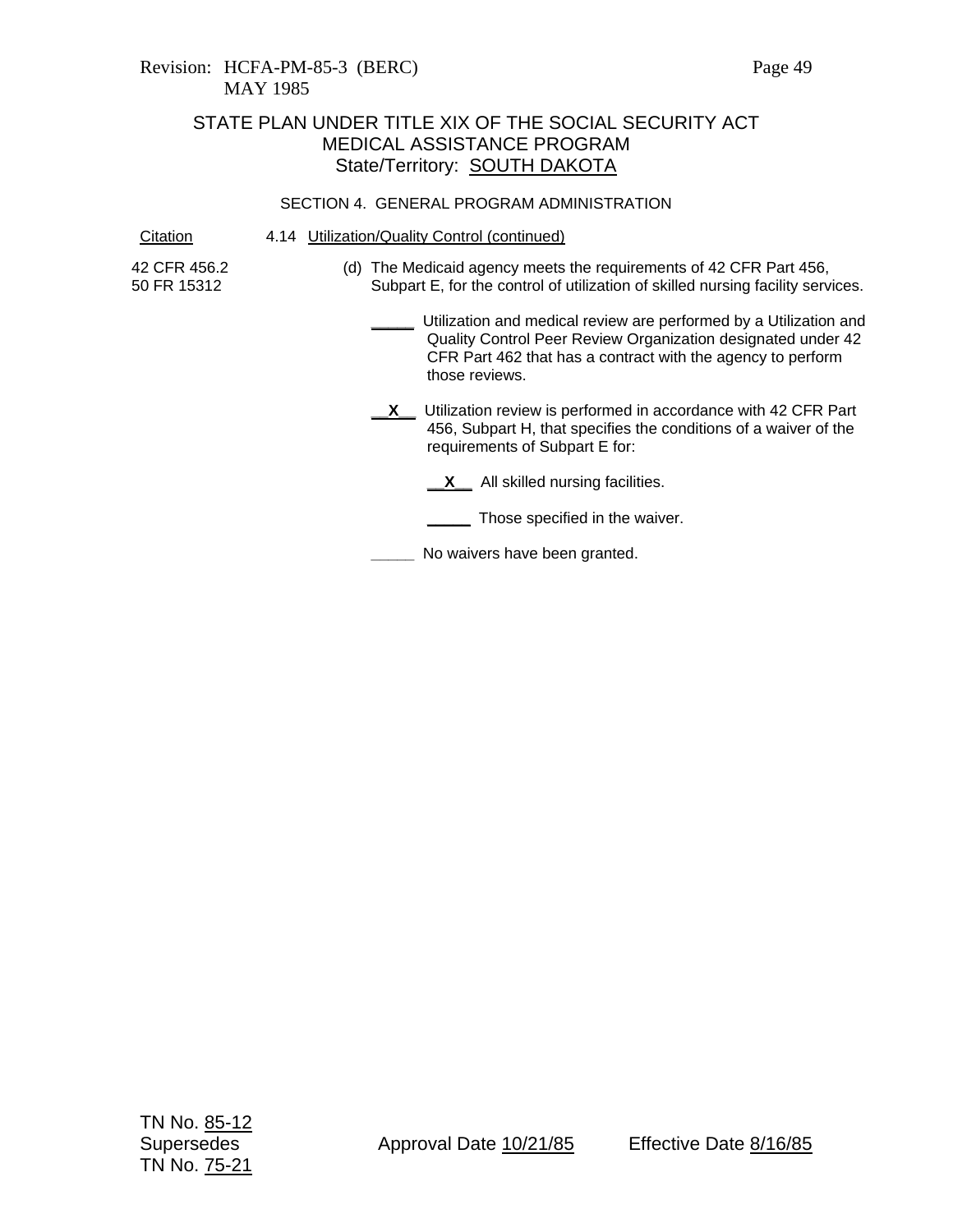# STATE PLAN UNDER TITLE XIX OF THE SOCIAL SECURITY ACT MEDICAL ASSISTANCE PROGRAM State/Territory: SOUTH DAKOTA

#### SECTION 4. GENERAL PROGRAM ADMINISTRATION

| Citation                    | 4.14 Utilization/Quality Control (continued)                                                                                                                                                                     |
|-----------------------------|------------------------------------------------------------------------------------------------------------------------------------------------------------------------------------------------------------------|
| 42 CFR 456.2<br>50 FR 15312 | (e) The Medicaid agency meets the requirements of 42 CFR Part 456,<br>Subpart F, for control of the utilization of intermediate care facility<br>services. Utilization review in facilities is provided through: |
|                             | Facility-based review.                                                                                                                                                                                           |
|                             | Direct review by personnel of the medical assistance unit of the<br>State agency.                                                                                                                                |
|                             | Personnel under contract to the medical assistance unit of the<br>State agency.                                                                                                                                  |
|                             | Utilization and Quality Control Peer Review Organizations.                                                                                                                                                       |
|                             | Another method as described in ATTACHMENT 4.14-A.                                                                                                                                                                |
|                             | Two or more of the above methods. ATTACHMENT 4.14-B<br>describes the circumstances under which each method is used.                                                                                              |
|                             | Not applicable. Intermediate care facility services in mental<br>hospitals are not provided under this plan.                                                                                                     |